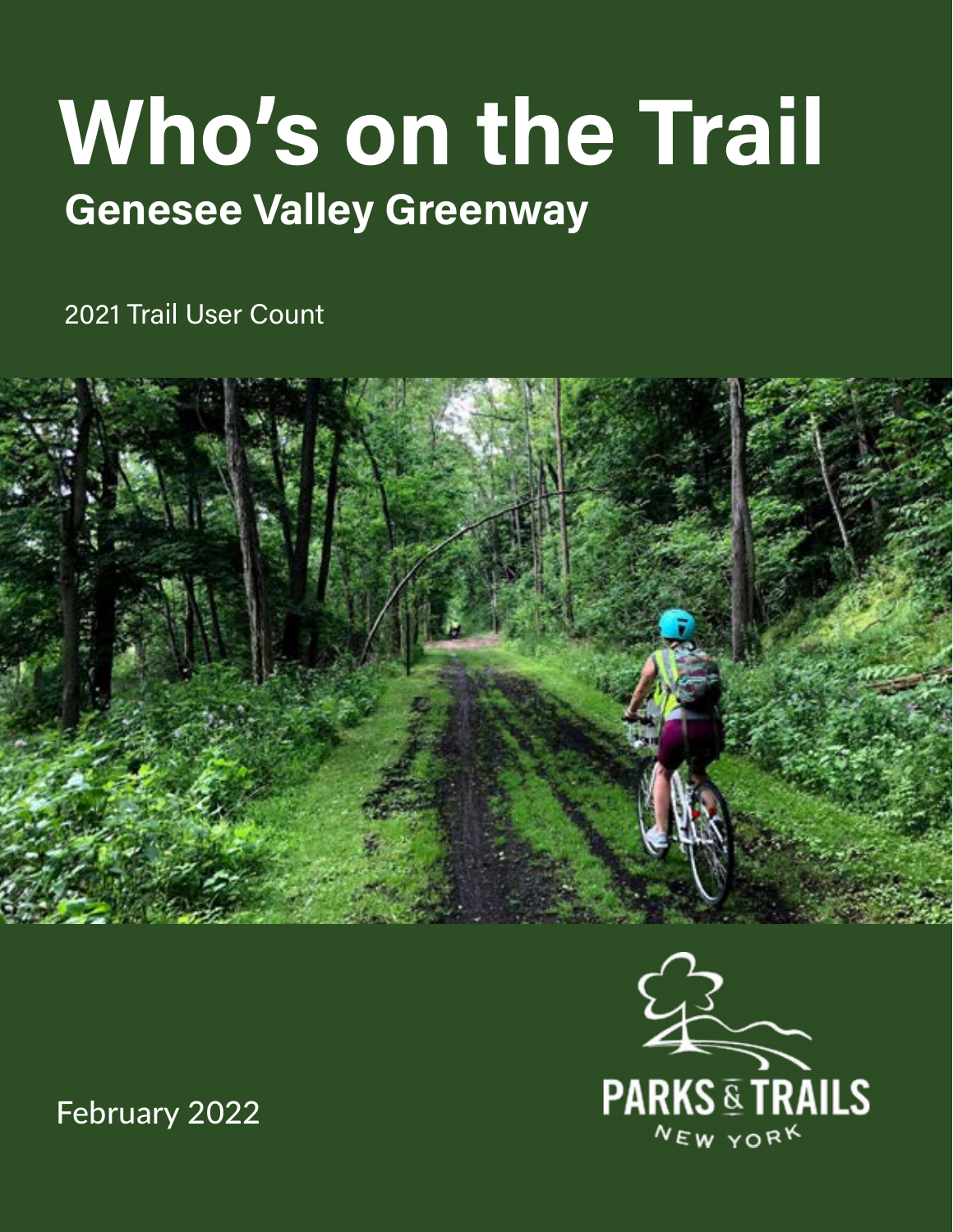# TABLE OF CONTENTS

| <b>Background</b>              | 3  |
|--------------------------------|----|
| <b>Counter Locations</b>       | 3  |
| <b>Trail Usage by Location</b> | 4  |
| Scottsville                    | 5  |
| <b>Mount Morris</b>            | 7  |
| Cuba                           | 9  |
| <b>Methodology</b>             | 11 |
| <b>Conclusion</b>              | 12 |

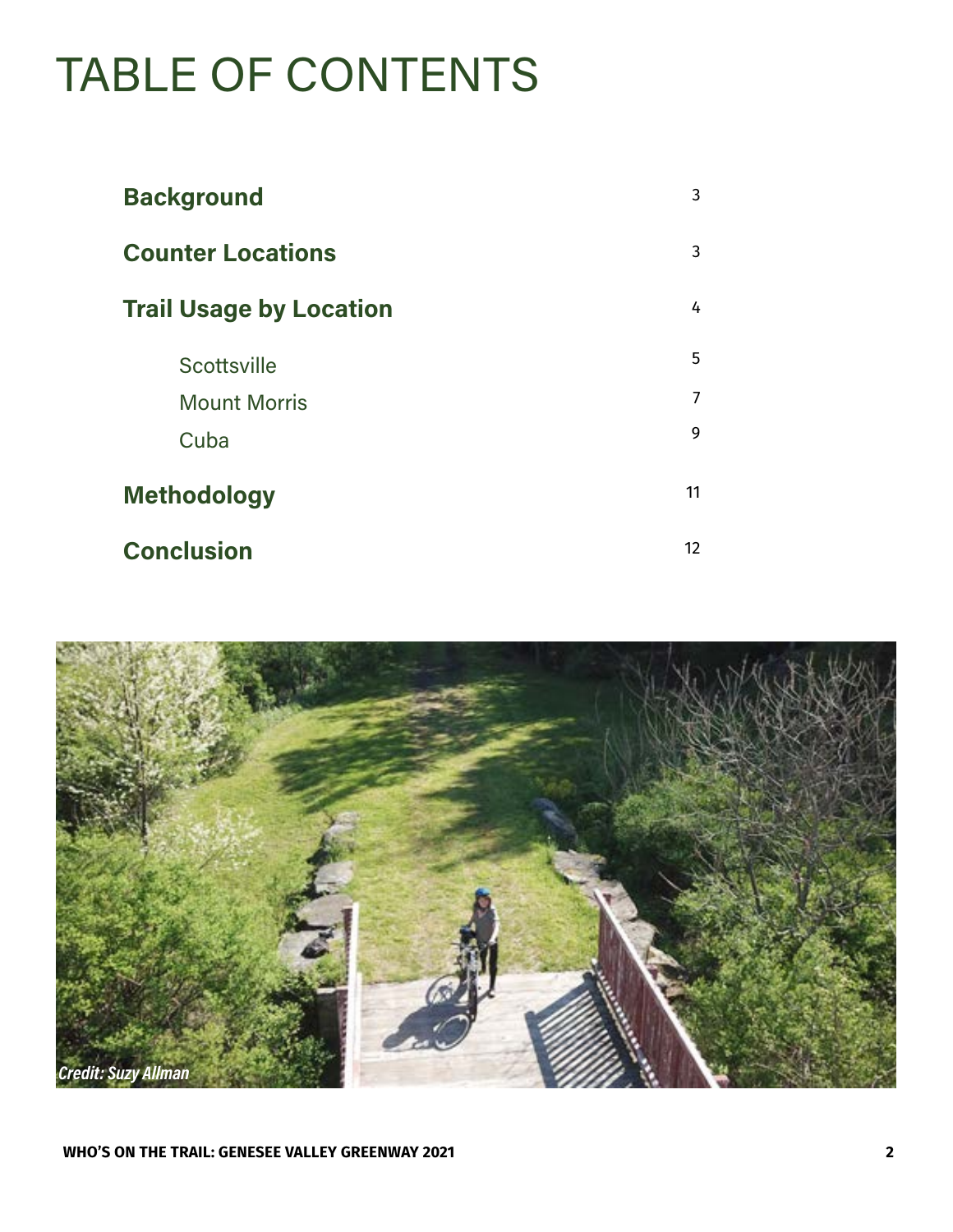

#### BACKGROUND

Genesee Valley Greenway State Park is a 90-mile state park located on a former canal and rail corridor that passes through 16 towns across five counties between Rochester in Monroe County and Hinsdale, near Olean, in Catta passes through 16 towns across five counties between Rochester in Monroe County and Hinsdale, near Olean, in Cattaraugus County. In 2021, Parks & Trails New York (PTNY) received funding from the Ralph the Genesee Valley Greenway and Letchworth Gateway Villages, PTNY is providing technical assistance to 10 communities in the region in an effort to ensure the communities can fully benefit from trail tourism. To better understand use across the corridor, PTNY set up electronic trail counters in three locations along the Greenway in June 2021. The analysis presented here will function as a baseline to understand the impact of investments in the trail on future trail use, and help demonstrate the economic potential of the Genesee Valley Greenway State Park to benefit the counties, towns, villages, and cities in the region.

PTNY began using trail counts in 2005 to support anecdotal evidence of the popularity of the Erie Canalway Trail among walkers and cyclists with more objective data. In 2010, PTNY and the NYSCC began using the current protocol and methodology developed by the National Bicycle and Pedestrian Documentation Project (NBPD) to

extrapolate data collected over a short period of time to represent a full year of use. The NBPD is a nationwide effort to provide consistent data collection and adjustment factors to estimate annual trail use. Since 2010, PTNY's trail count programs have used electronic trail counters, and they have been the primary tool for collecting trail use data since 2014. For more information on the functioning of the trail counters to collect data, and the means by which count data is extrapolated to represent longer periods of time, see the methodology section beginning on page 5.

# COUNTER LOCATIONS

**Electronic counters measured trail use along Genesee Valley** Greenway State Park at three locations between June and October 2021. As the counters were only installed for portions of the year in these three specific locat Greenway State Park at three locations between June and October 2021. As the counters were only installed for discussed here only provides a snapshot of trail use in these locations. Counters were installed in Scottsville (Monroe County), Mount Morris (Livingston County), and Cuba (Allegany County). No attempt was made to use this data to estimate weekly, monthly, or yearly trail traffic volume across the entire corridor.



Map 1: 2021 Counter Locations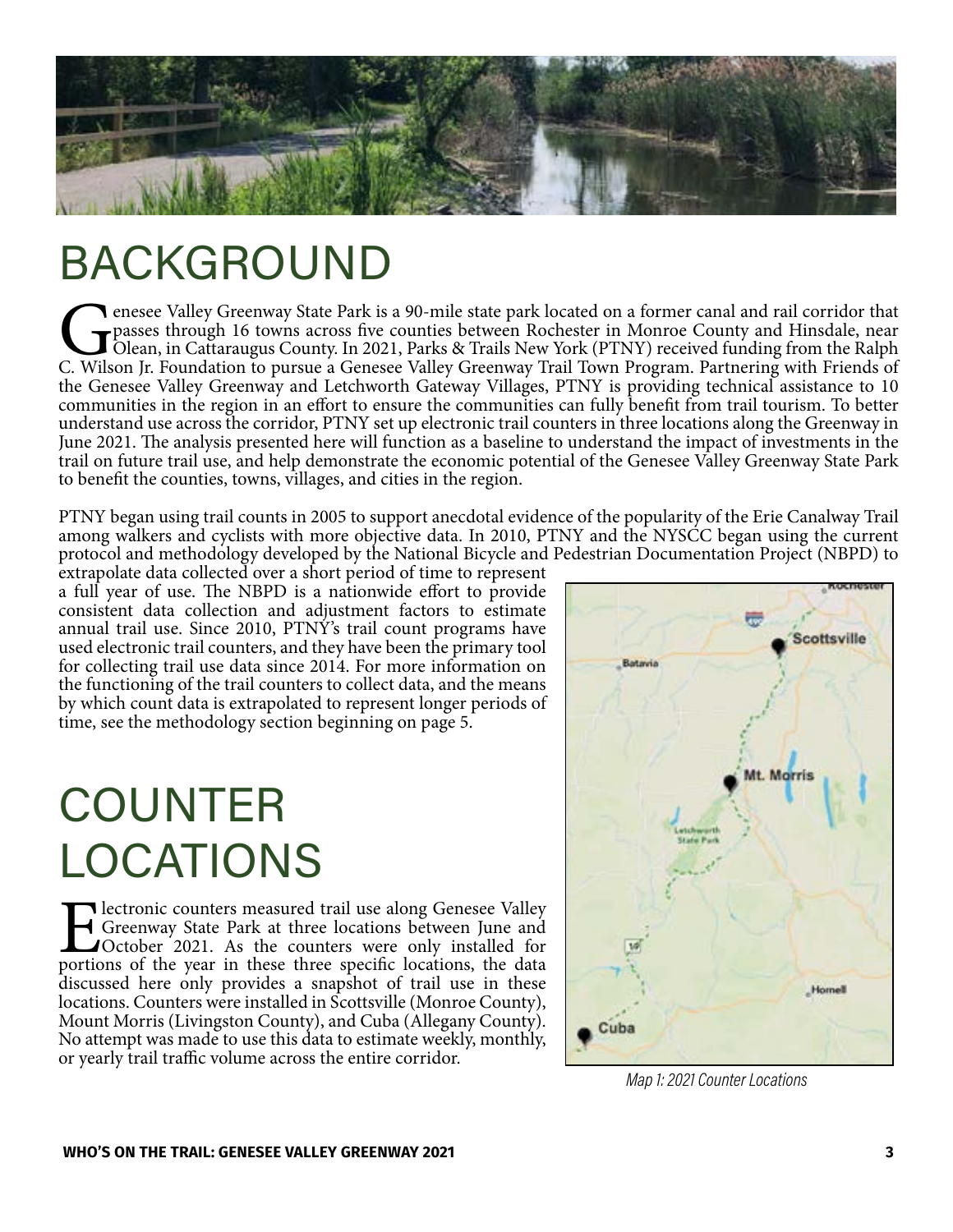# TRAIL USE BY LOCATION

The 2021 Who's on the Trail: Genesee Valley Greenway State Park report analyzes partial data measured over five months in Scottsville, Mount Morris, and Cuba.

| TABLE 1 - 2021 USAGE AT GENESEE VALLEY GREENWAY STATE PARK COUNT LOCATIONS |      |                    |      |                     |              |             |      |              |             |     |
|----------------------------------------------------------------------------|------|--------------------|------|---------------------|--------------|-------------|------|--------------|-------------|-----|
|                                                                            |      | <b>Scottsville</b> |      | <b>Mount Morris</b> |              |             | Cuba |              |             |     |
| <b>Month</b>                                                               | Year | <b>Total</b>       | Days | Avg                 | <b>Total</b> | <b>Days</b> | Avg  | <b>Total</b> | <b>Days</b> | Avg |
| Jun                                                                        | 2021 | 2,264              | 20   | 113                 | 619          | 22          | 28   | 894          | 22          | 41  |
| Jul                                                                        | 2021 | 3,640              | 31   | 117                 | 983          | 31          | 32   | 941          | 31          | 30  |
| Aug                                                                        | 2021 | 2,794              | 31   | 90                  | 604          | 31          | 19   | 702          | 31          | 23  |
| <b>Sep</b>                                                                 | 2021 | 2,881              | 30   | 96                  | 640          | 30          | 21   | 733          | 30          | 24  |
| Oct                                                                        | 2021 | 2,390              | 26   | 92                  | 561          | 25          | 22   | 600          | 25          | 24  |
| 2021 Recorded                                                              |      | 13,969             |      |                     | 3,407        |             |      | 3,870        |             |     |
| 2021 Annual<br><b>Usage</b>                                                |      | 27,373             |      |                     | 6,598        |             |      | 7,494        |             |     |

\*Annual use estimates based on NBPD factors

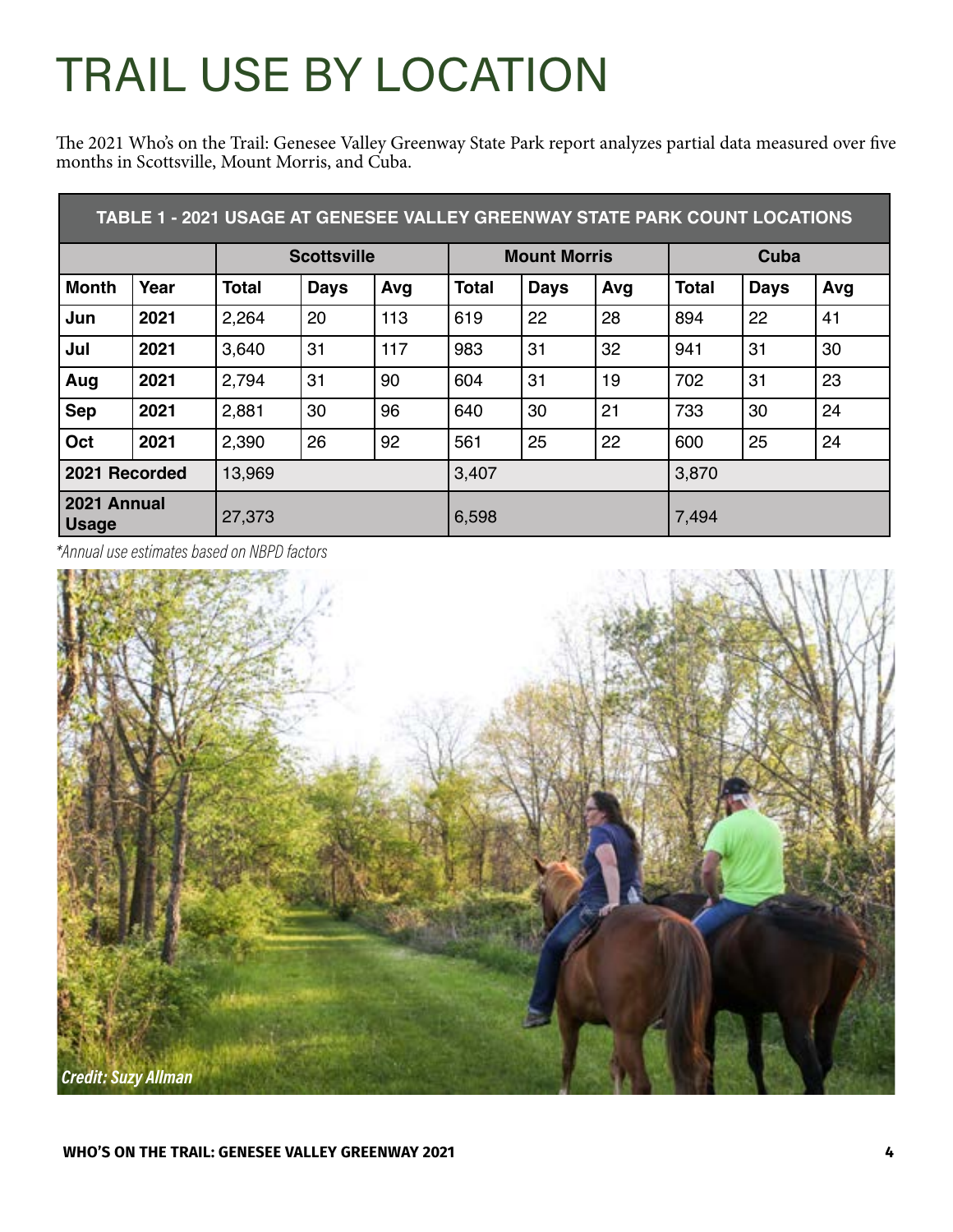# **SCOTTSVILLE**





occured in the month of **July**

Peak use



Peak summer use on Sundays from 11am to 12pm

The village of Scottsville, located in the town of Wheatland in Monroe County, was once home to the hunting grounds of the Seneca tribe of the Iroquois Nation. Situated along Oatka Creek, Scottsville is one of the oldest p hunting grounds of the Seneca tribe of the Iroquois Nation. Situated along Oatka Creek, Scottsville is one of the oldest permanent settlements west of the Genesee River. Settlement began along the creek and started to flourish in the 1800s when its waterpower helped establish gristmills, woolen mills and sawmills. When the Genesee Valley Canal was completed in 1840 Scottsville served as a port on the canal where tolls were collected. While the Scottsville and Wheatland are no longer a hub for wheat production and the canal is no longer present, the area boasts one of the oldest Historic Districts in the nation and functions as a major gateway to Genesee Valley Greenway State Park.

In 2020, a resurfacing project was completed between U.S. Route 20 in Avon and Canawaugus Park in Scottsville, providing this 8-mile section of the trail with a new stone dust surface and other trail enhancements. In August 2021, Genesee Valley Greenway State Park announced plans for a second resurfacing project that, when complete, will provide a new stone dust surface along the existing greenway from Canawaugus Park in Scottsville north to Ballantyne Road in Rochester. The first part of this project started on September 16. While this section of trail will remain open during the winter, when the closure resumes in early spring, the trail will be cut off at this location from the primary nearby population center in Rochester, which may negatively impact trail use in Scottsville.

The data analyzed in this report reflects use between June 9, 2021 and October 25, 2021. The counter was located south of Canawaugus Park, south of the main trailhead and parking lot. Over the course of 139 days, the counter recorded 13,969 visits to the trail. This recorded use corresponds to an annual use of 27,373 visits to the trail. This was easily the highest recorded use of the three sites along the trail for this period of time. This counter was removed in October 2021.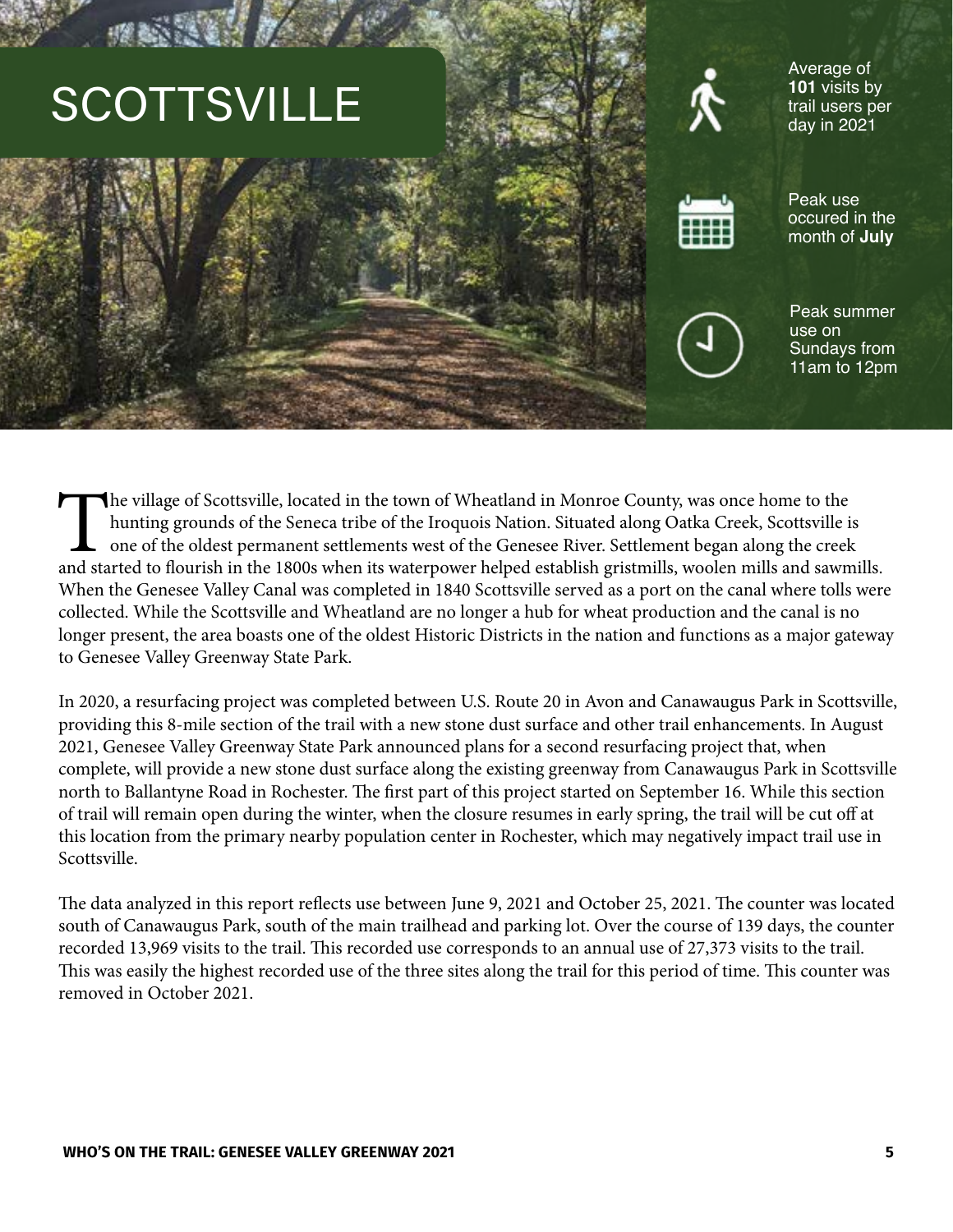| TABLE 2 - TRAIL USAGE BY MONTH,<br>SCOTTSVILLE (MONROE COUNTY), JUNE- OCTOBER 2021 |              |             |                      |
|------------------------------------------------------------------------------------|--------------|-------------|----------------------|
| <b>Month</b>                                                                       | <b>Total</b> | <b>Days</b> | <b>Daily Average</b> |
| <b>June 2021</b>                                                                   | 2,264        | 20          | 113                  |
| <b>July 2021</b>                                                                   | 3,640        | 31          | 117                  |
| August 2021                                                                        | 2,794        | 31          | 90                   |
| September 2021                                                                     | 2,881        | 30          | 96                   |
| October 2021                                                                       | 2,390        | 26          | 92                   |
| 2021 Recorded                                                                      | 13,969       | 138         | 101                  |
| 2021 Annual Use                                                                    | 27,373       | 365         |                      |

During summer months (June to August), this location saw the most visitors on weekend days, with Sunday the busiest day of the week. Weekend use peaked from 9 a.m. to 11 a.m., and remained consistent throughout the day, tapering off between 6 p.m. and 8 p.m. The consistent use throughout the day reflects the wide array of uses on the trail, from long-distance riders to those who stay closer to home. During the week, Wednesday was the most popular day, with Friday second. Weekday visitation saw a morning peak from 9 a.m. to 11 p.m. and an

evening peak from 4 p.m. to 5 p.m., suggesting that this location attracts local residents primarily outside typical work hours.

Nearly 300 visits were recorded on Sunday, July 18, marking the highest recorded use during the full observation period. On this particular day, a five-mile hike was scheduled by the Genesee Valley Hiking Group, to begin at 9 a.m. at Canawaugus Park. In addition to high turnout for the scheduled hike, the weather may have influenced visitation. On Saturday July 17, high temperature was only 67 degrees, making it one of the coolest days that month, while the following day, temperatures were nearly 80 degrees, making it a more attractive alternative.

During the fall (September to October) the weekend remained the busiest time, with Saturday seeing the most visits. Weekend use peaked between 9 a.m. and 11 a.m. and slowly tapered off during the day, slowing to a trickle between 5 p.m. and 7 p.m., slightly earlier than during the summer; reflecting shorter daylight periods. During the week, Monday saw the highest use, followed by Friday.

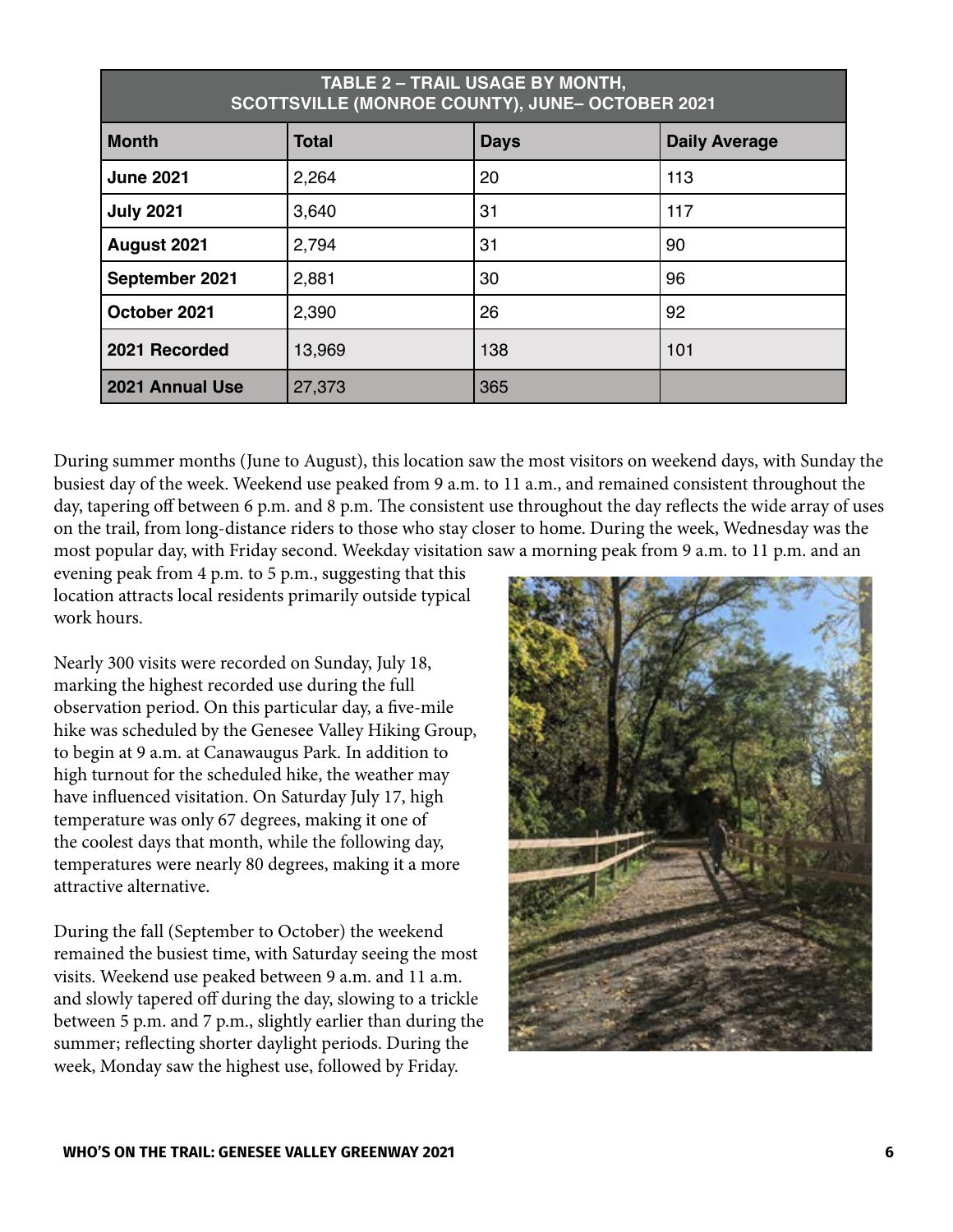

Mount Morris, located in Livingston County, is at the northern entrance to Letchworth State Park.<br>Incorporated in 1835, Mount Morris is named after Robert Morris, a financier of the American<br>Revolution, and birthplace to F Incorporated in 1835, Mount Morris is named after Robert Morris, a financier of the American Revolution, and birthplace to Francis Bellamy, the author of the Pledge of Allegiance. The Genesee Valley Greenway State Park runs for two miles directly through the village, as part of a generally continuous, open 34-mile stretch of the trail from Chili in Monroe County to Sonyea in Livingston County. The counter is located on the southern end of a relatively new bridge crossing the Genesee River. The greenway is accessible by foot or vehicle, with convenient parking located off Mount Morris Road north of the bridge.

The data analyzed in this report reflects use between June 9, 2021 and October 25, 2021. The counter was located south of the Mount Morris Bridge. Over the course of 139 days, the counter recorded 3,407 visits to the trail. This recorded use corresponds to an annual use of 6,598 visits to the trail.

| <b>TABLE 3 - TRAIL USAGE BY MONTH,</b><br>MT. MORRIS (LIVINGSTON COUNTY), JUNE- OCTOBER 2021 |              |             |                      |
|----------------------------------------------------------------------------------------------|--------------|-------------|----------------------|
| <b>Month</b>                                                                                 | <b>Total</b> | <b>Days</b> | <b>Daily Average</b> |
| <b>June 2021</b>                                                                             | 619          | 22          | 28                   |
| <b>July 2021</b>                                                                             | 983          | 31          | 32                   |
| August 2021                                                                                  | 604          | 31          | 19                   |
| September 2021                                                                               | 640          | 30          | 21                   |
| October 2021                                                                                 | 561          | 25          | 22                   |
| 2021 Recorded                                                                                | 3,407        | 139         | 25                   |
| 2021 Annual Use                                                                              | 6,598        | 365         |                      |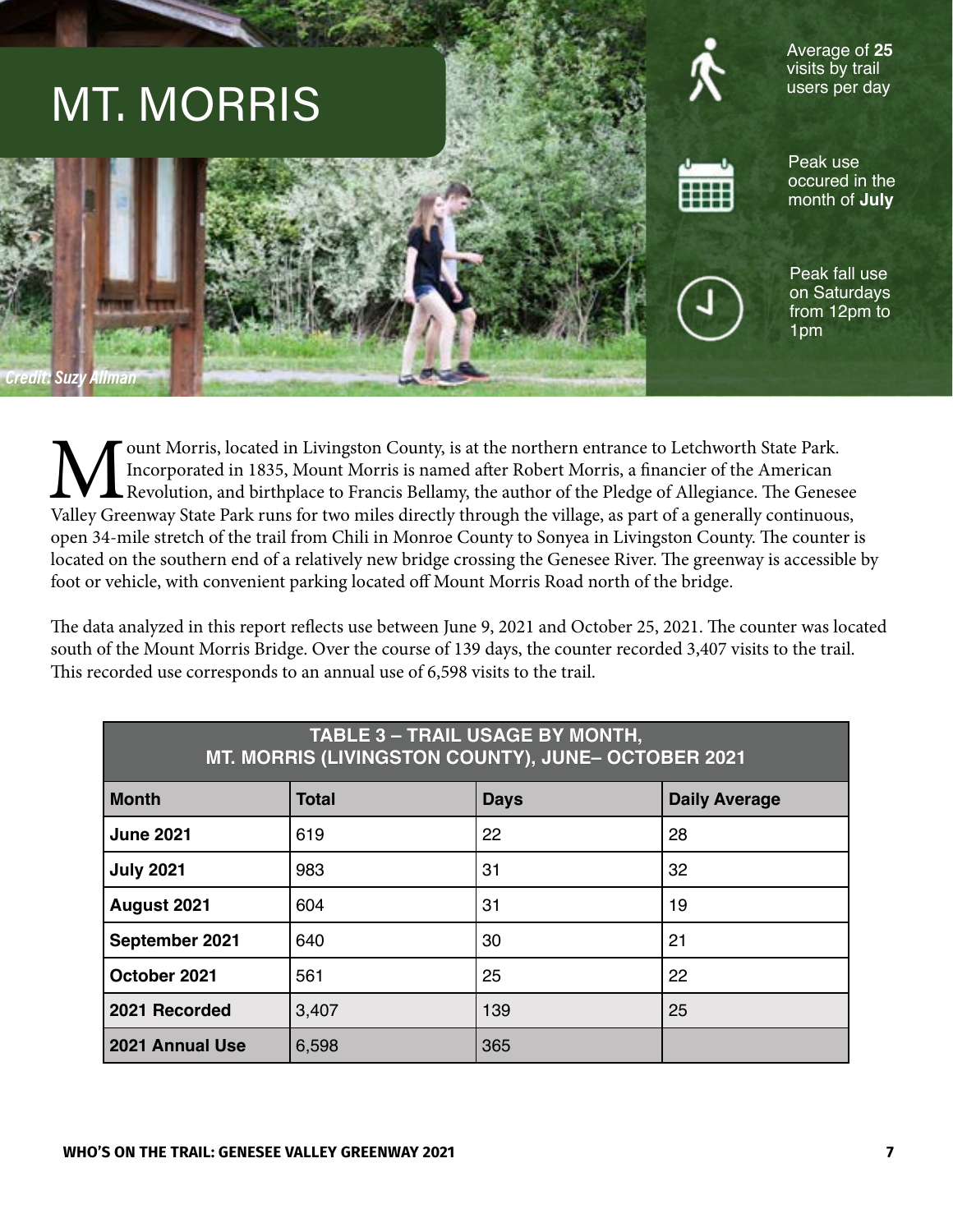During summer months (June to August), this location saw the most visitors on Wednesdays, with peak use from 10 a.m. to 12 p.m. During the weekend, Saturday use exceeded Sunday, with peak visitation across both days also occurring from 10 a.m. to 12 p.m. By late June, mask mandates were lifted. However, the uncertainty and fear of a new strain may have made residents somewhat reluctant to resume all normal activities. It is possible that those working from home, or those getting prepared to return to an office setting after more than a year of working from home, took advantage of the flexible work week, opting to spend more time outdoors during the week. The relatively high mid-week use could also reflect high use by school-age children, who have more schedule flexibility during summer months.

On Monday, July 5, more than 200 visits were recorded, by far the most visitors on any given day during the full observation period. Because the Fourth of July holiday allowed for some flexibility, it is possible that visitors took the day off, or offices were closed, allowing users to take advantage of the time off to spend on the Greenway.



During the fall (September to October), this location saw the most visitors on the weekend; specifically, use peaked on Saturday from 1 p.m. to 3 p.m. By September, mask mandates had lifted for several months, with indoor activity and most establishments operating at full capacity and during normal business hours. The change in visitation suggests that more people returned to work or to school during this time period, limiting their flexibility during the week, and relegating trail use to weekend days. During the week Friday was the most popular day behind Monday.

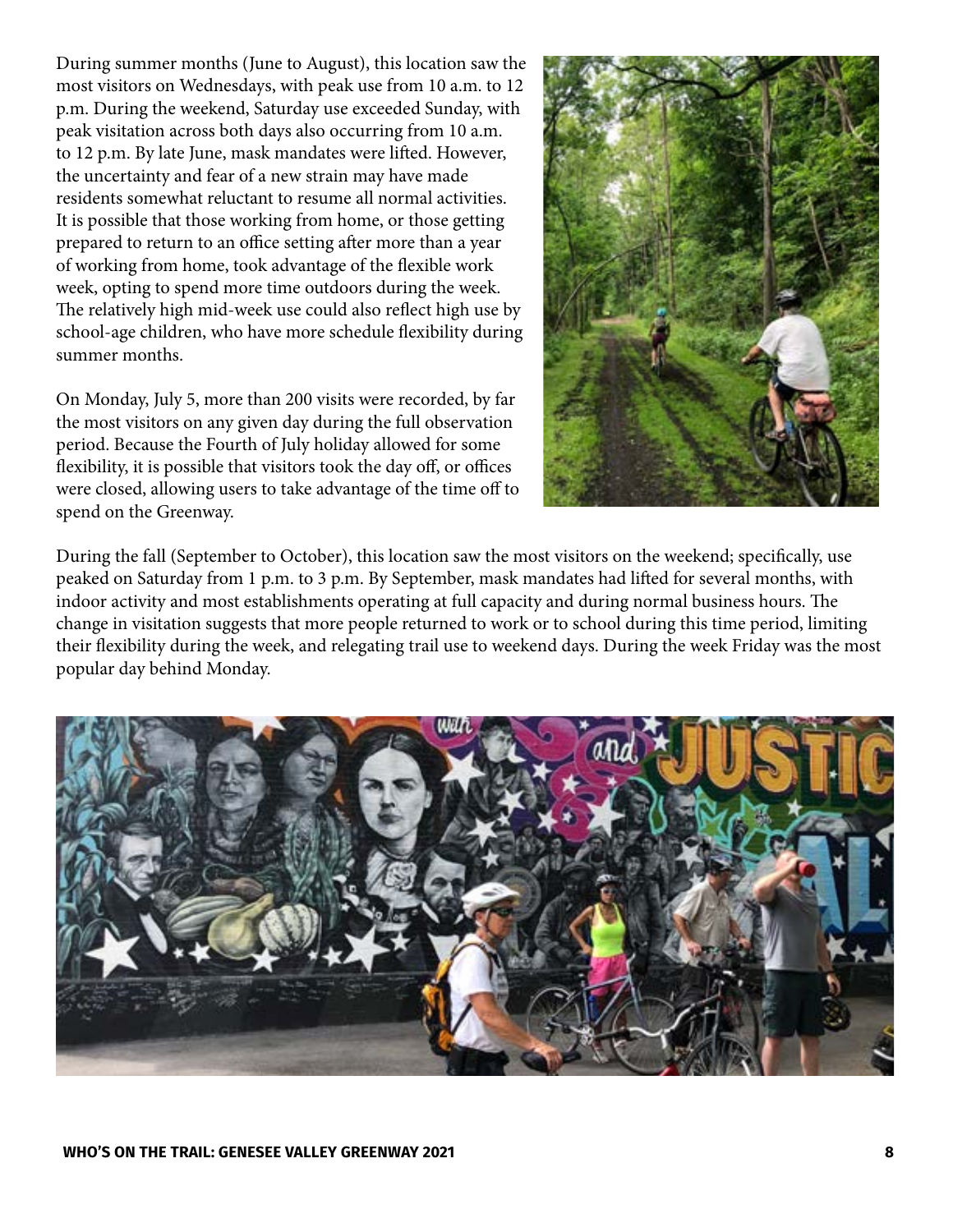

The village of Cuba, in Allegany County, is best known for cheese and dairy production. In 1871 the<br>first cheese company in the region, Ackerly Sill & Co, was formed. The current Cuba Cheese Shopp<br>building served as a stor first cheese company in the region, Ackerly Sill & Co, was formed. The current Cuba Cheese Shoppe building served as a storage facility for Ackerly Sill & Co., with ice harvested from nearby Cuba Lake used as a means of refrigeration. The 1.5-mile section of Genesee Valley Greenway State Park in Cuba is located along the former canal path and railway corridor. Connections to the Prospect Street footbridge provide access to Empire City Farms, a major attraction more commonly referred to as the "Block Barn" where the Tsar of Russia once sent some of his mares to Cuba to be bred so that the famous McKinney strain could become part of his stable.

The data analyzed in this report reflects use between June 9, 2021 and October 25, 2021. The counter is located just west of the Griffin Creek bridge. Over the course of 139 days, the counter recorded 3,870 visits to the trail. This recorded use corresponds to an annual use of 7,494 visits to the trail.

| <b>TABLE 4 - TRAIL USAGE BY MONTH,</b><br><b>CUBA (ALLEGANY COUNTY), JUNE- OCTOBER 2021</b> |              |             |                      |
|---------------------------------------------------------------------------------------------|--------------|-------------|----------------------|
| <b>Month</b>                                                                                | <b>Total</b> | <b>Days</b> | <b>Daily Average</b> |
| <b>June 2021</b>                                                                            | 894          | 22          | 41                   |
| <b>July 2021</b>                                                                            | 941          | 31          | 30                   |
| August 2021                                                                                 | 702          | 31          | 23                   |
| September 2021                                                                              | 733          | 30          | 24                   |
| October 2021                                                                                | 600          | 25          | 24                   |
| 2021 Recorded                                                                               | 3,870        | 139         | 28                   |
| 2021 Annual Use                                                                             | 7,494        | 365         |                      |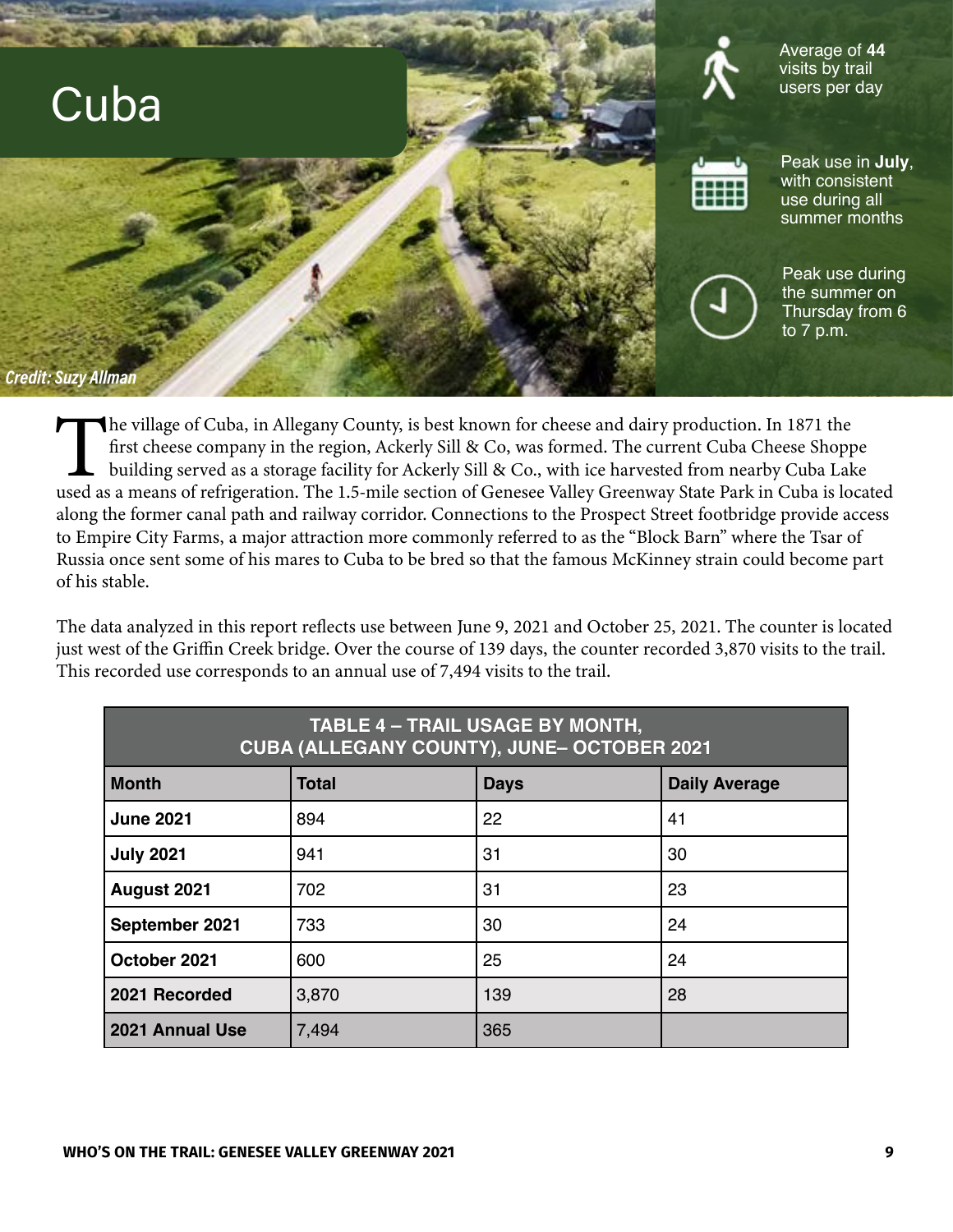During summer months (June to August), the busiest days for visitors were mid-week- Wednesday and Thursday. Peak weekday use in Cuba occurred between 11 a.m. and 1 p.m. During the weekend, Saturday use was higher than Sunday, with overall peak weekend visitation occurring from 1 p.m. to 3 p.m. Similar to Mount Morris, the circumstances of the pandemic, coupled with flexible work schedules may have impacted visitation during the week over the summer. In a smaller community like Cuba, it is possible that some establishments were still not operating at full capacity at this time; therefore, time off during the week was spent outdoors.

On Wednesday August 4, 121 visits were recorded, the most visitors recorded during the full observation period. During this week, the Village of Cuba hosted their final summer recreation program. From August 2 through August 6 the community held several outdoor events, including a bike rodeo. While the event was held in Chamberlain Park, roughly one mile from the greenway, it is possible that this week-long event encouraged additional use of the greenway.

During the fall (September to October), Saturday was the busiest day on the trail. Weekend use was later in the day during fall, with use peaking from 4 to 7 p.m. By September, mask mandates had been lifted for several months, with indoor activity and most establishments operating at full capacity and during normal business hours. The change in visitation suggests that more people returned to work during this time period, limiting their flexibility during the week, and taking advantage of the weekend to spend time outdoors.

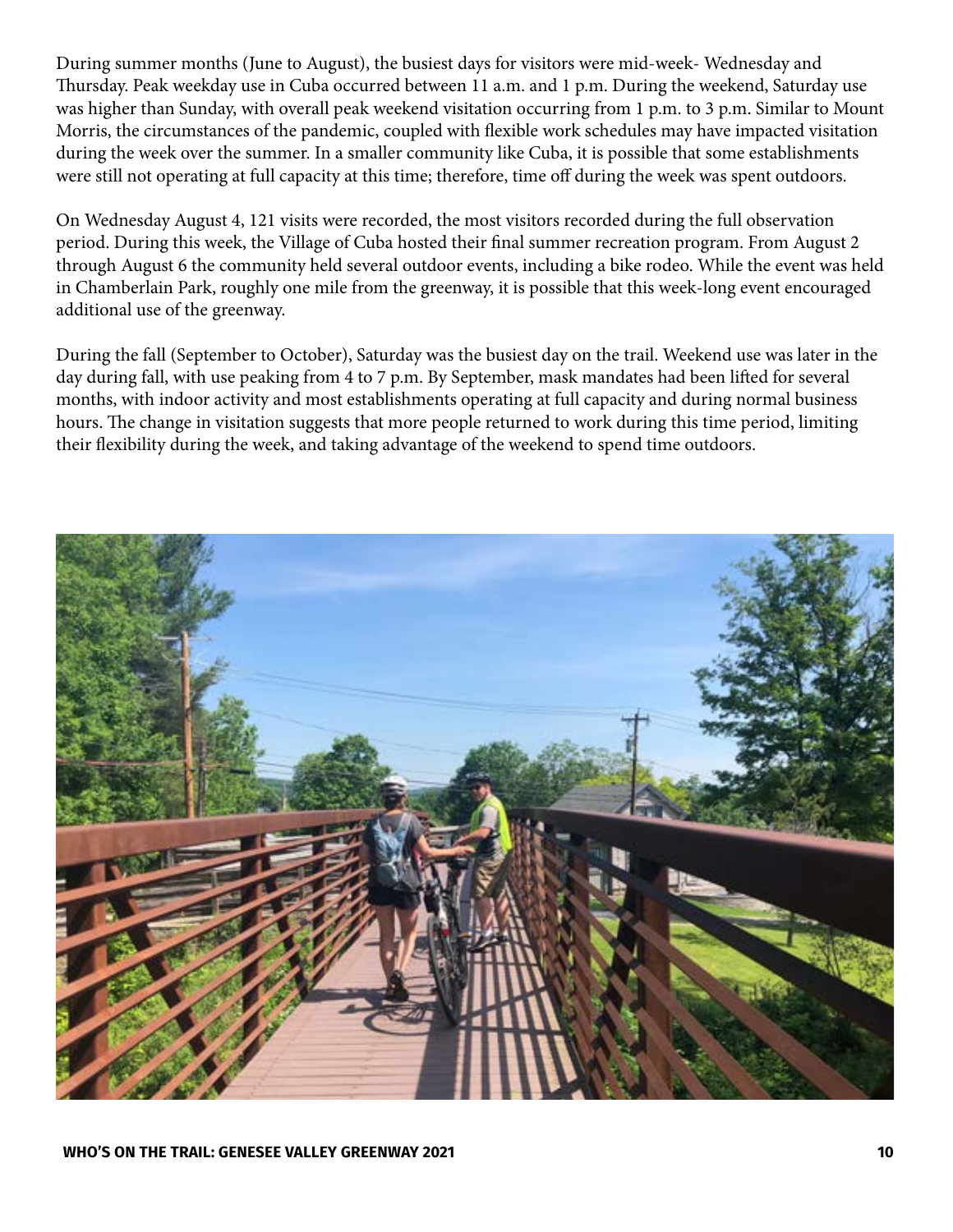# METHODOLOGY

PTNY's electronic count process relies on the PYRO-Box counter manufactured by Eco-Counter, a French company that sells a range of pedestrian and bicycle counting products. The PYRO-Box counter is a simple grey plastic box that can be installed on a post or other vertical surface. The counter uses infrared pyroelectric technology to count the people passing within range of the sensor by detecting body temperature. Counters are installed for a minimum of one month, although PTNY prefers to install counters for one year or longer so as to use actual counts rather than samples of data to estimate full-year counts. To collect data from the counter, PTNY staff visits the counter or removes the counter to return it to the office. Using Bluetooth technology, the counter can be connected to a mobile phone application or a laptop program to sync the data.

Three counters (Scottsville, Mount Morris, Cuba) were installed in June 2021. The counter in Scottsville was removed in October, while the Mount Morris and Cuba counters remain in place.

#### EXTRAPOLATION METHODOLOGY

Since 2010, PTNY and the NYSCC have used the National Bicycle and Pedestrian Project (NBPD) protocol and methodology to estimate full-year trail use based on a subset of observed data. The adjustment factors account for season, type of facility (multi-use path or high-density pedestrian and entertainment area), day of the week and month when the count was conducted, and type of climate. As NBPD methodology is used nationally for trail count studies, it allows the Genesee Valley Greenway State Park data to be compared with annual use estimates from trails across the country.

For all three sites, the observed use was extrapolated to calculate a full-year estimate for that site. The raw data was downloaded for the entirety of the time the counters were installed at each location. Data was downloaded at an hour-level granularity to ensure that it was available for hour-by-hour analysis as used above. The data was checked for any anomalies, and any data excluded that may have been downloaded from outside the period of time when the counter was installed. The data was then aggregated by day.

The NBPD extrapolation figures allow for the conversion of hourly, daily, or monthly count data into daily, weekly, or yearly figures, respectively. The instructions to the NBPD extrapolation spreadsheet, which is publicly available

at bikepeddocumentation.org, are based on the use of manual counts. The extrapolation spreadsheet calls for five input variables: count dates, count times, type (multi-use path or street/sidewalk), climate zone, and two-hour count volume. Count dates provide the spreadsheet with information on the day of week and month of the count, and count time provides the inputs on what times were observed. For this analysis, all counts use the "multi-use pathway" and "Long Winter-Short Summer" extrapolation factors.

Our analysis relies on "Table 3" of the NBPD formula The NBPD structure is based on three tables. Table 3 adjusts the monthly estimate to an annual estimate, based on past observed use in each climate region. Each month of the year is estimated to be a set portion of total annual use (see figure). For PTNY's analysis, an estimated 2021 total use figure was calculated based on the available data collected during 2021. To calculate this, a percentage of total annual use figure was calculated by summing the NBPD figure for months where full month data was available, and adding a portion of the NBPD monthly factor for months where only a part of the month had data available. The total observed use was divided by the percentage of annual use to obtain the total annual use figure.

|               | Table 3: Region and Month  |
|---------------|----------------------------|
|               | MONTHLY ADJUSTMENT FACTORS |
| CLIMATE       | Long Winter                |
| <b>REGION</b> | Short Summer               |
| 1AN           | 356                        |
| FEB           | 3%                         |
| MAR           | 7%                         |
| <b>APR</b>    | 11%                        |
| MAY           | 11%                        |
| JUN           | 12%                        |
| JUL           | 13%                        |
| AUG           | 14%                        |
| 5EP           | 11%                        |
| OCT           | 6%                         |
| NOV           | 6%                         |
| D€€           | 3%                         |